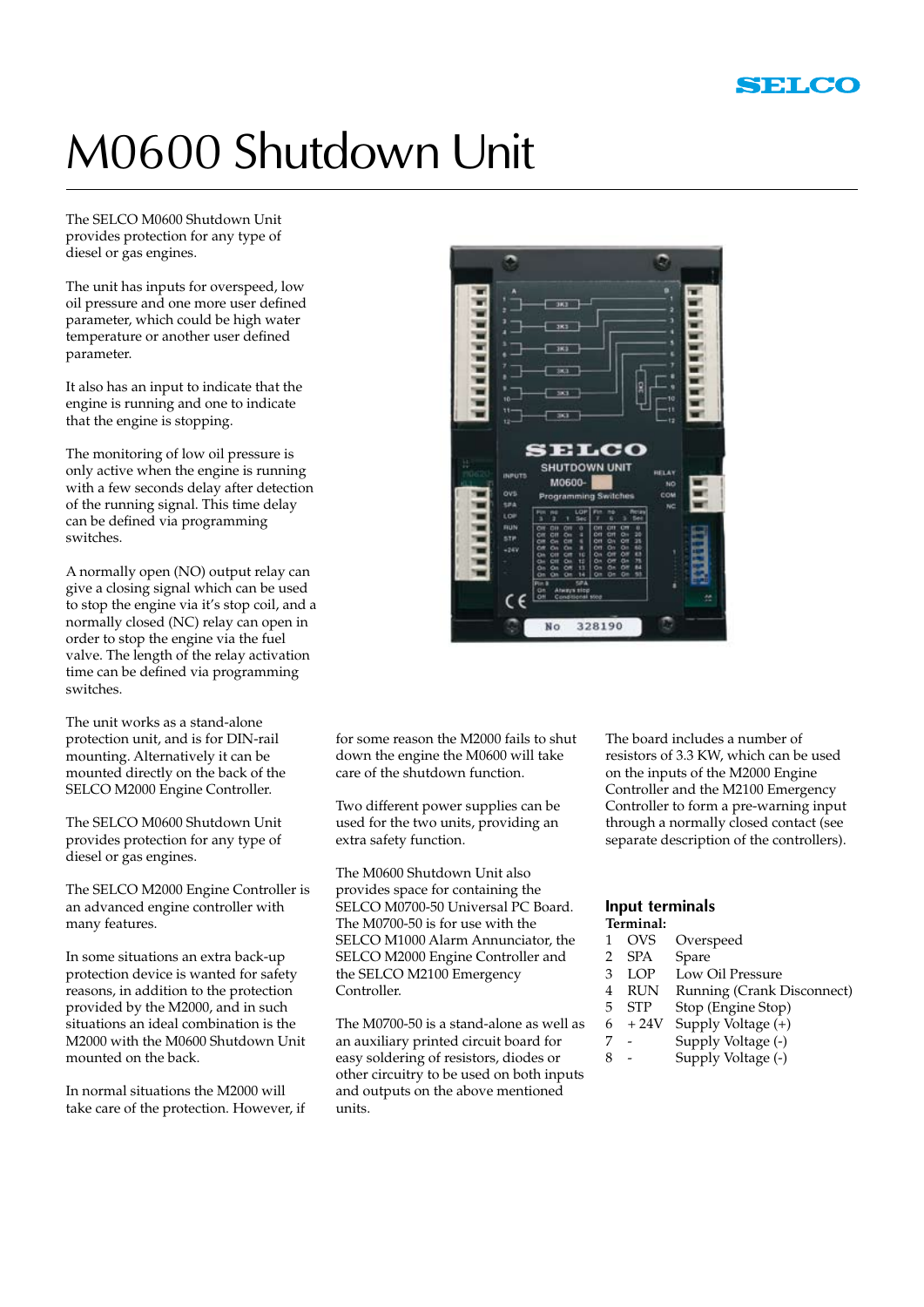

#### **Description**

#### 1. **OVS/Overspeed**

NO contact to minus (delay: 40 msec.). If OVS is closed (connected to minus) the stop sequence will be activated.

#### 2. **SPA/Spare**

NO contact to minus (delay: 100 msec.). For programming pin 8 off: If SPA is closed and terminal 5 (STP) not closed (by another controller as the SELCO Engine Controller M2000) the stop sequence will be activated. For programming pin 8 on: If SPA is closed the stop sequence will be activated.

#### 3. **LOP/Low Oil Pressure**

NO contact to minus (delay: 500 msec). Oil pressure is only monitored after terminal 4 (RUN) has been closed and a time delay T1 has expired.

T1 is defined by programming pins 1-3. If LOP is closed in such a situation the stop sequence will be activated.

4. **RUN/Running (Crank Disconnect)** NO contact to minus. When closed indicates that engine is running. It could be a "crank disconnect" signal at reaching 33 % of nominal speed.

### 5. **STP/Stop (Engine Stop)**

NO contact to minus. When closed indicates that engine is stopping. It could be output 27 (Stop Solenoid) from the Engine Controller M2000. This is an input. This is not the shut down output.

#### **Shutdown relay**

## **Terminal**

- 1 NO Normally open contact
- 2 COM Common<br>3 NC Normally
- Normally closed contact

#### **Stop sequence**

The relay will be activated for a period of T2 seconds. T2 is defined by programming pins 5-7. RUN must have been de-activated (indicating machine not running) before a new stop sequence can be activated.

#### **Programming switches**

#### pin 1

- Definition of T1 in seconds, time
- pin 2 before supervision of LOP
	- (Low Oil Pressure)
- pin 3
- Not defined
- $\binom{pin\ 5}{period\ for\ the\ relay\ to\ be}$
- pin  $6 \int \text{activated during stop}$
- 
- pin 8 Coding of SPA (Spare)

#### **Definition of times T1 and T2 in seconds:**

| pin 1     | pin <sub>2</sub> | pin <sub>3</sub> | T1         | pin 5         | pin6          | pin7          | T <sub>2</sub> |  |
|-----------|------------------|------------------|------------|---------------|---------------|---------------|----------------|--|
| off       | off              | off              | 0 secs.    | off           | off           | off           | 0 secs.        |  |
| on        | off              | off              | 4 secs.    | on.           | off           | off           | 20 secs.       |  |
| off       | <b>on</b>        | off              | 6 secs.    | off           | <b>on</b>     | off           | 35 secs.       |  |
| on        | <b>on</b>        | off              | 8 secs.    | on.           | <sub>on</sub> | off           | 50 secs.       |  |
| off       | off              | <b>on</b>        | $10$ secs. | off           | off           | <b>on</b>     | 63 secs.       |  |
| <b>on</b> | off              | <b>on</b>        | 12 secs.   | <sub>on</sub> | off           | <sub>on</sub> | 75 secs.       |  |
| off       | <b>on</b>        | <b>on</b>        | 13 secs.   | off           | <b>on</b>     | <b>on</b>     | 84 secs.       |  |
| on        | <sub>on</sub>    | <b>on</b>        | 14 secs.   | <sub>on</sub> | on            | <sub>on</sub> | 93 secs.       |  |



Figure 1. The M0600 mounted on the rear side of the M2000 Engine Controller.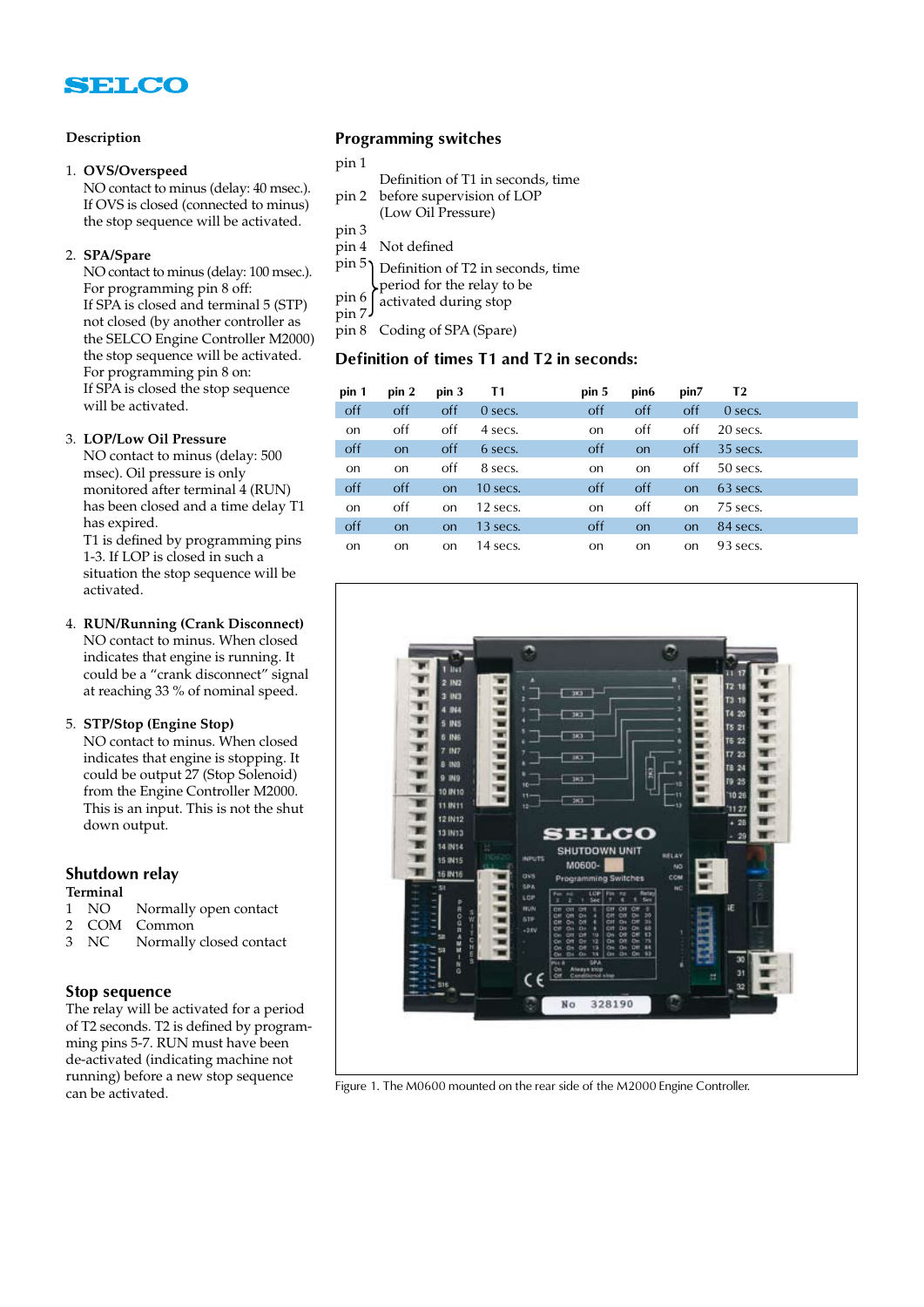

#### **Example of connection to the M2000**

| <b>M0600</b> | <b>M2000</b>              |
|--------------|---------------------------|
| 1 OVS        | 10 Overspeed              |
| 2 SPA        | 14 High Water Temperature |
| 3 LOP        | 13 Low Oil Pressure       |
| 4 RUN        | 9 Crank Disconnect        |
| 5 STP        | 27 Stop Solenoid          |
|              |                           |

Relay: Fuel-valve COM-NC in series with output 19<br>Stop Coil COM-NO in parallel with output 2 COM-NO in parallel with output 27



Figure 2.